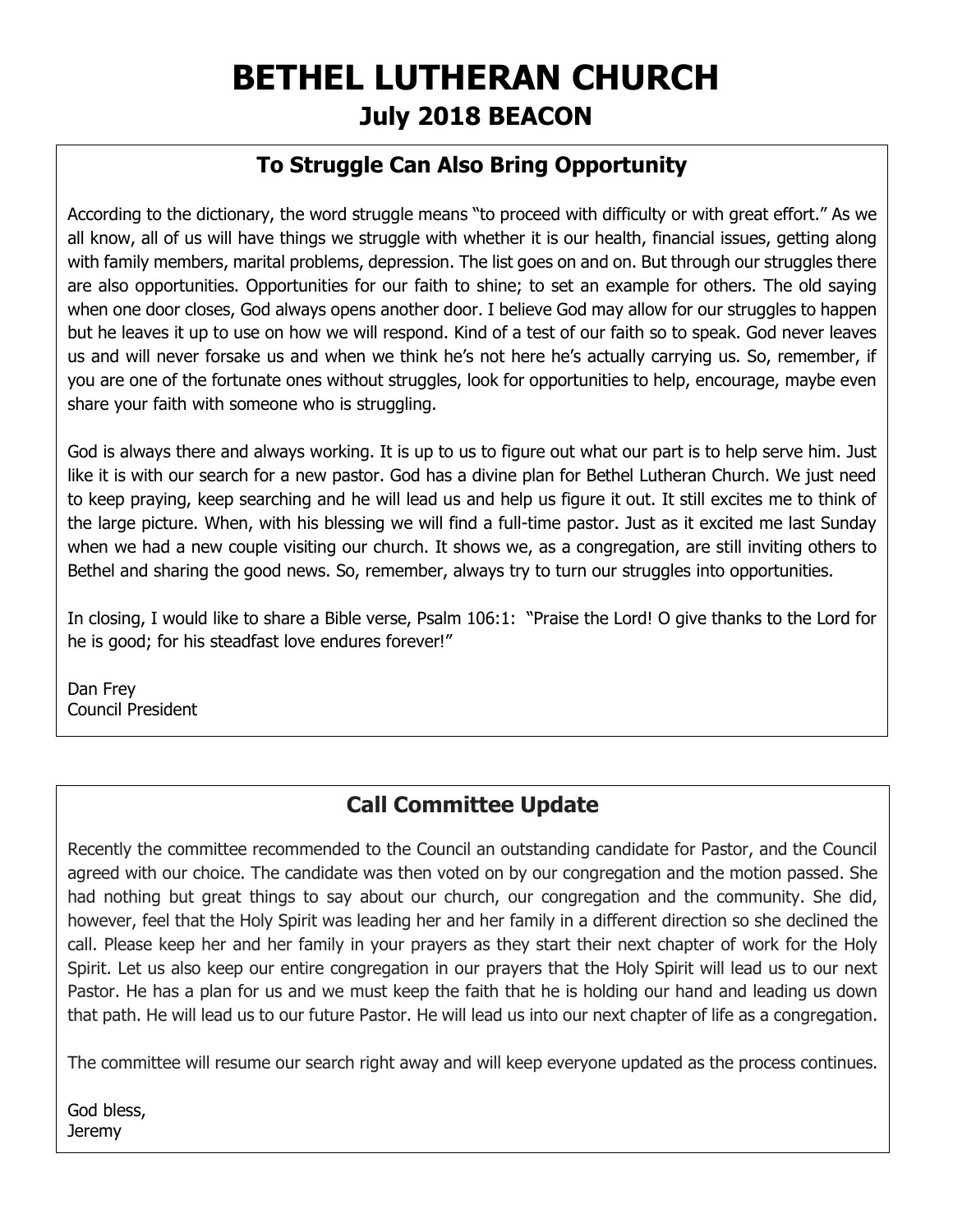# **June 13, 2018 Church Council Minutes**

(to be reviewed at the July Council meeting)

**Present:** Dan Frey, Stacy Palmer, Darla Drewelow, Bruce Simon, JoAnne Schwarz, Michelle Krohn, Carol Chapman

**Approval of the Agenda:** Motion made by JoAnne Schwarz, 2<sup>nd</sup> by Darla Drewelow **Approval of the Minutes:** Motion made by Carol Chapman, 2nd by Michelle Krohn **Approval of the Treasurer's Report:** No report

#### **Ministry Team Reports:**

- **Children & Youth Ministry Team** \$150 needs to be paid to the Ministerial Association for VBS. Budget contains a line item for VBS from general fund. Motion to pay by Carol Chapman, 2<sup>nd</sup> by Darla Drewelow.
- **Outreach & Fellowship Ministry Team** Currently working on meals for those in need. Working with Sandy to coordinate a float for Parkersburg Fun Days Parade.
- **Property Ministry Team** Lighting project was approved. Steps in kitchen need repair from moisture problem and paint peeling and chipping.
- Worship & Music Ministry Team All hymns selected to July 13<sup>th</sup>.
- **Social Concerns Ministry Team** Relay for Life is continuing to sell Root Beer floats to raise money. 7-8 are signed up to walk, would be great if more would participate.
- **Missions/Benevolence Ministry Team** No report.

#### **Old Business:**

1. Copier contract – Received multiple quotes for an updated copier. Ricoh contract producing 20 pages/minute would provide savings of \$83.66/month for a 5-year contract was best offer. Office personnel like the Ricoh copier. Motion by Stacy Palmer to accept the Ricoh contract,  $2^{nd}$  by Bruce Simon.

#### **New Business:**

- 1. BLCW Treasurer & Website Coordinator Resignation was received by the current volunteer effective end of August. BLCW women will be responsible for finding a replacement treasurer. A request for a new website coordinator will be placed in the beacon.
- 2. July ministry team date Due to the first Wednesday of the month falling on a holiday, ministry teams will need to meet at their own discretion and report to their council liaison appropriately.
- 3. Pastor for July Alex will fill in for pastor in July except for  $15<sup>th</sup>$  &  $29<sup>th</sup>$ .\* Pastor Craig may fill in for August and will let Dan know by first part of July.
- 4. Update on memorial for lighting upgrade Diane, Jenny and Dan met to discuss available memorial funds as funds are available. They have reached out for response from families for okay to proceed.
- 5. Farewell potluck for Pastor and Jacque All agreed that a farewell potluck will take place; will wait for final decision made concerning month of August for fill-in duties.
- 6. Confirmation Pastor and confirmand will meet on June  $16<sup>th</sup>$  and possibly the  $17<sup>th</sup>$  for testing.
- 7. Taped Recordings Currently are not saving to the computer. Decision made to save to a disk only and no longer save a file on the computer.
- 8. Email prayer chain If church member has requested email communication, then only those will receive communications in any form via email. If phone was listed, then will continue as have in past.
- 9. Pastor's visitation report Council received Pastor's visitation record for March and April.
- 10. Approval of reimbursements Approval for reimbursements for communion wine for \$127.26 and \$50 for stamps for Beacon mailing by Bruce Simon, 2<sup>nd</sup> by Carol Chapman.

(cont.)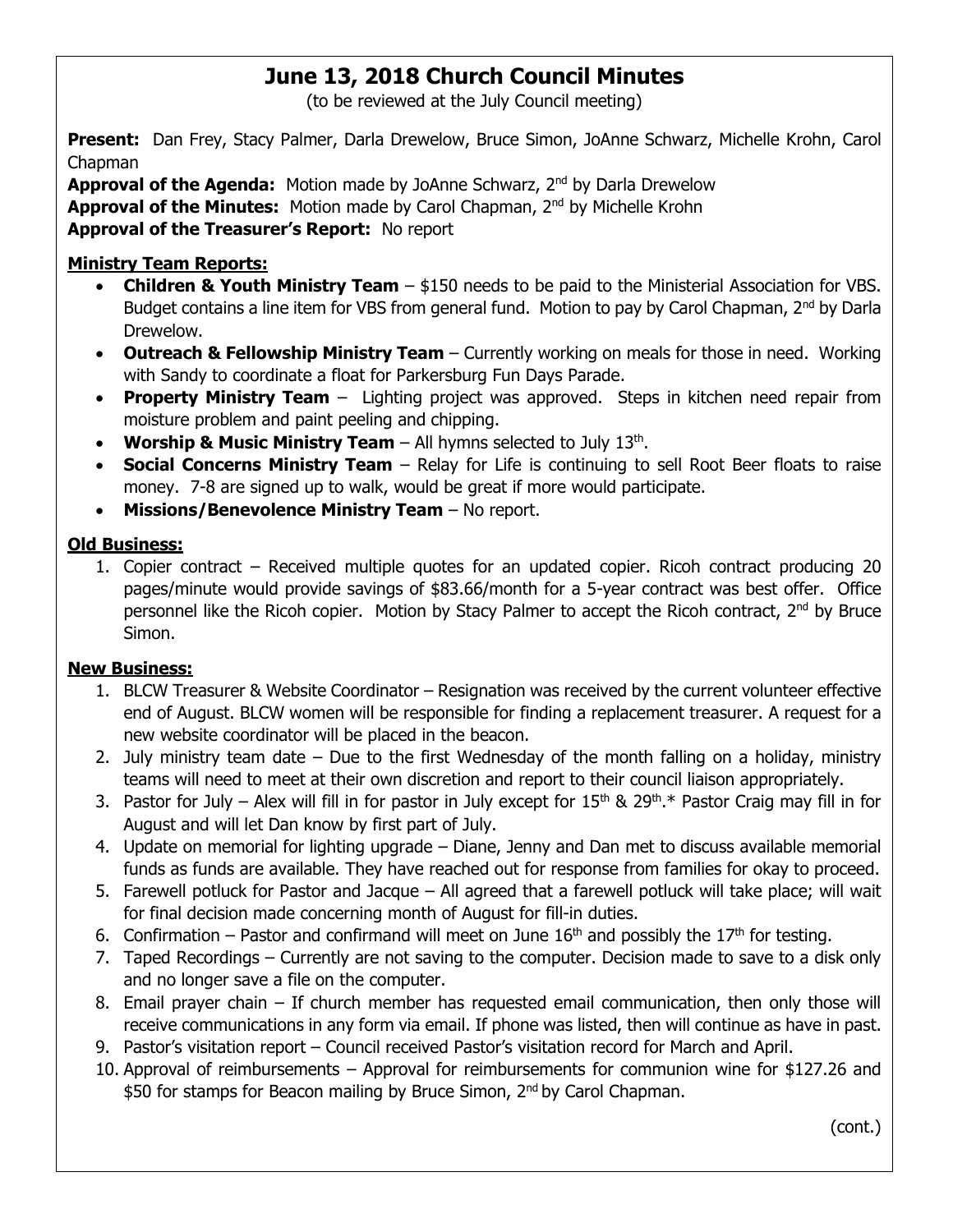#### **June 13, 2018 Church Council Minutes** (cont.)

 $\overline{\phantom{a}}$  , where  $\overline{\phantom{a}}$ 

- 11. Clock in Sanctuary Report received that pastors cannot see the clock at the back of the sanctuary. Jim and JoAnne Schwarz will purchase a replacement.
- 12. Lee Reints & Michelle Krohn wedding Church was requested on November 3rd for wedding. Motion to approve by Stacy Palmer, 2<sup>nd</sup> by Carol Chapman.

Closing Prayer/The Lord's Prayer: Motion to adjourn the meeting by Stacy Palmer, 2nd by JoAnne Schwarz

July Communion Assistants: Carol Chapman & Allen Redman

August Communion Assistants: Bruce Simon & Marilyn Ingalls

Submitted by Stacy Palmer, Council Recording Secretary

\*NOTE: Since the June 13th Council meeting, Dan Frey has reached out to Alex McNally. The AALC will not allow Alex to preach at Bethel now that he has completed his seminary work and will soon be ordained.

# **Family Devotions for July**

#### **Staying Connected**

Bible Verse: Jesus said, "I am the vine; you are the branches. If a man remains in me and I in him, he will bear much fruit; apart from me you can do nothing." John 15:5

What happens to a branch when it breaks off an apple tree? It no longer gets the nutrients it needs from the tree, so it soon withers and dies and bears no fruit. Jesus said the same thing happens to us when we cut ourselves off from Him. This summer is a perfect time to "plant" John 15:5 in our hearts. Then let's teach it to our children and grandchildren, so they know how vital it is to stay connected to Jesus!

- Cut some flowers and put them in water or pull some leaves off a tree. Guess how long it will take before they become dry and crispy. Relate this to Jesus' words in John 15.
- Let's go to church even while on vacation, stay in the Word, read Bible story books, watch good family movies, and spend time together in prayer!

Pray: Dear Heavenly Father, Jesus told us we can't do anything worthwhile apart from Him. Please help us stay attached, so we can serve you. In Jesus' name, amen.

# **Organized Prayer for Bethel Families**

**Week of July 1 –** Jeremy & Jennifer Buss, Benne & Savannah; Brad & Lindy Hedrick & family; Joel & Diane Buss; Mark & Marilyn Buss

**Week of July 8 –** Jeff & Pam Jacobson; Darlene Johnson; Jeff & Diane Johnson

**Week of July 15 –** Jim & JoAnne Schwarz; Jean Scully; Matt & Nora Stahlhut, Mystica & Zachary Harreld

**Week of July 22 –** Greg & Blake Carolus; Sam & Ami Cordes, Claire; Shirley Cassady

**Week of July 29 –** Leah Ingalls, Abigail & Morgan; Kenny & Renae Knock, Kelsie; Sandra Shepard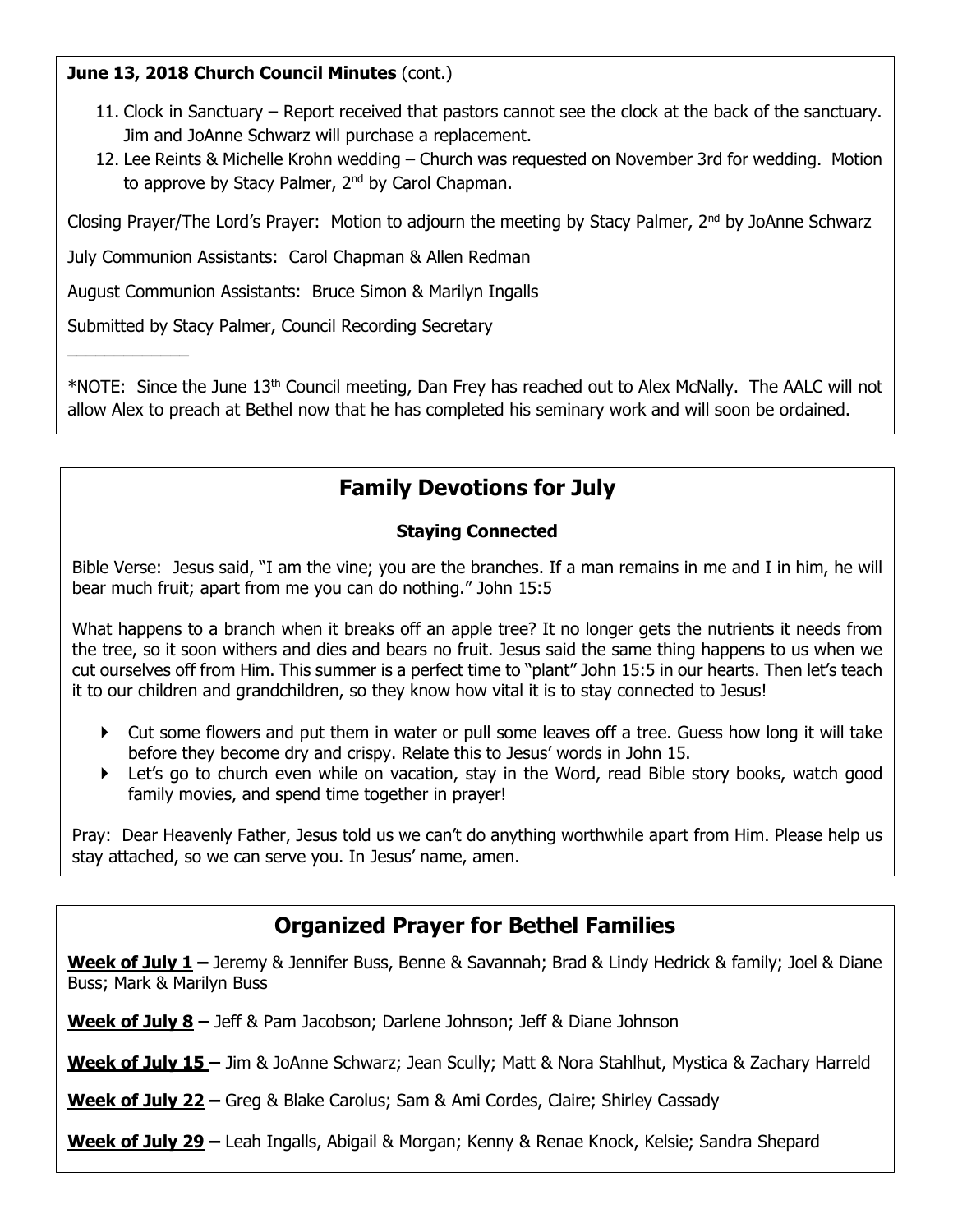## **July Bible Reading Schedule**

July 1, Sun: Exodus 26

July 2, Mon: I Chron. 17:16-27, Num. 12, Mark 11:1-19 Tuesday: I Chron. 18, Num. 13:1-20, Mark 11:20-33 Wednesday: I Chron. 19, Num. 13:21-33, Mark 12:1-12 Thursday: I Chron. 20, Num. 14:1-19, Mark 12:13-27 Friday: I Chron. 21:1-17, Num. 14:20-38, Mark 12:28-44 Saturday: I Chron. 21:18-30, Num. 14:39-45, Mark 13:1-18 Sunday: Exodus 27

July 9, Mon: I Chron. 22, Num. 15:1-16, Mark 13:19-37 Tuesday: I Chron. 23:1-16, Num. 15:17-29, Mark 14:1-21 Wednesday: I Chron. 23:17-32, Num. 15:30-41, Mark 14:22-42 Thursday: I Chron. 24, Num. 16:1-14, Mark 14:43-54 Friday: I Chron. 25, Num. 16:15-35, Mark 14:55-72 Saturday: I Chron. 26, Num. 16:36-50, Mark 15:1-15 Sunday: Exodus 28

July 16, Mon: I Chron. 27:1-15, Num. 17, Mark 15:16-37 Tuesday: I Chron. 27:16-34, Num. 18:1-20, Mark 15:38-47 Wednesday: I Chron. 28, Num. 18:21-32, Mark 16 Thursday: I Chron. 29:1-15, Num. 19, Ezekiel 1:1-14 Friday: I Chron. 29:16-30, Num. 20:1-13, Ezek. 1:15-28 Saturday: II Chron. 1, Num. 20:14-29, Ezek. 2 Sunday: Exodus 29

July 23, Mon: II Chron. 2, Num. 21:1-20, Ezek. 3:1-15 Tuesday: II Chron. 3, Num. 21:21-35, Ezek. 3:16-27 Wednesday: II Chron. 4, Num. 22:1-21, Ezek. 4 Thursday: II Chron. 5, Num. 22:22-41, Ezek. 5 Friday: II Chron. 6:1-17, Num. 23:1-12, Ezek. 6 Saturday: II Chron. 6:18-31, Num. 23:13-30, Ezek. 7:1-15 Sunday: Exodus 30

July 30, Mon: II Chron. 6:32-42, Num. 24:1-13, Ezek. 7:16-27 Tuesday: II Chron. 7, Num. 24:14-25, Ezek. 8

## **Relay for Life**

This year we are excited to have Relay for Life at the Butler County Fairgrounds in Allison on Friday, July 13th from 6:00- 11:00 pm. We look forward to everyone joining us in our walk. We will also be taking individual donations to raise money for Relay for Life and silent auction items. If there are any questions, please don't hesitate to ask. Come and help us raise money for a great cause!

# **URGENT: Altar Guild Volunteers**

Right now there are three months without anyone to do Communion, etc.--July, August and November. If you are able to help out, please contact JoAnne Schwarz or Bonnie Gerloff. Thank you.

## **WEBSITE Coordinator**

The Church Council is looking for a WEBSITE Coordinator. Any computer with internet access can be used for this volunteer task. Training is available. If interested, please contact Dan Frey or any of the Church Council members. Thank you.

#### **July Birthdays**

- 4 Beth Van Lengen
- 5 Patrick Rule
- 6 Leah Ingalls
- 8 Connie Luhring
- 13 Shirley Bergman, Steve Brouwer, Evan Palmer
- 16 Benne Buss
- 24 Jean Scully
- 26 Michelle Stearns
- 29 Stacy Palmer
- 31 Bella Bernard, Lorna Bernard, Randy Luhring

#### **July Anniversaries**

- 1 Eric & Becky Simmons (1)
- 8 Terry & Darla Drewelow (41)
- 10 Jeff & Diane Johnson (42)
- 13 Justin & Tessa Matherly (5)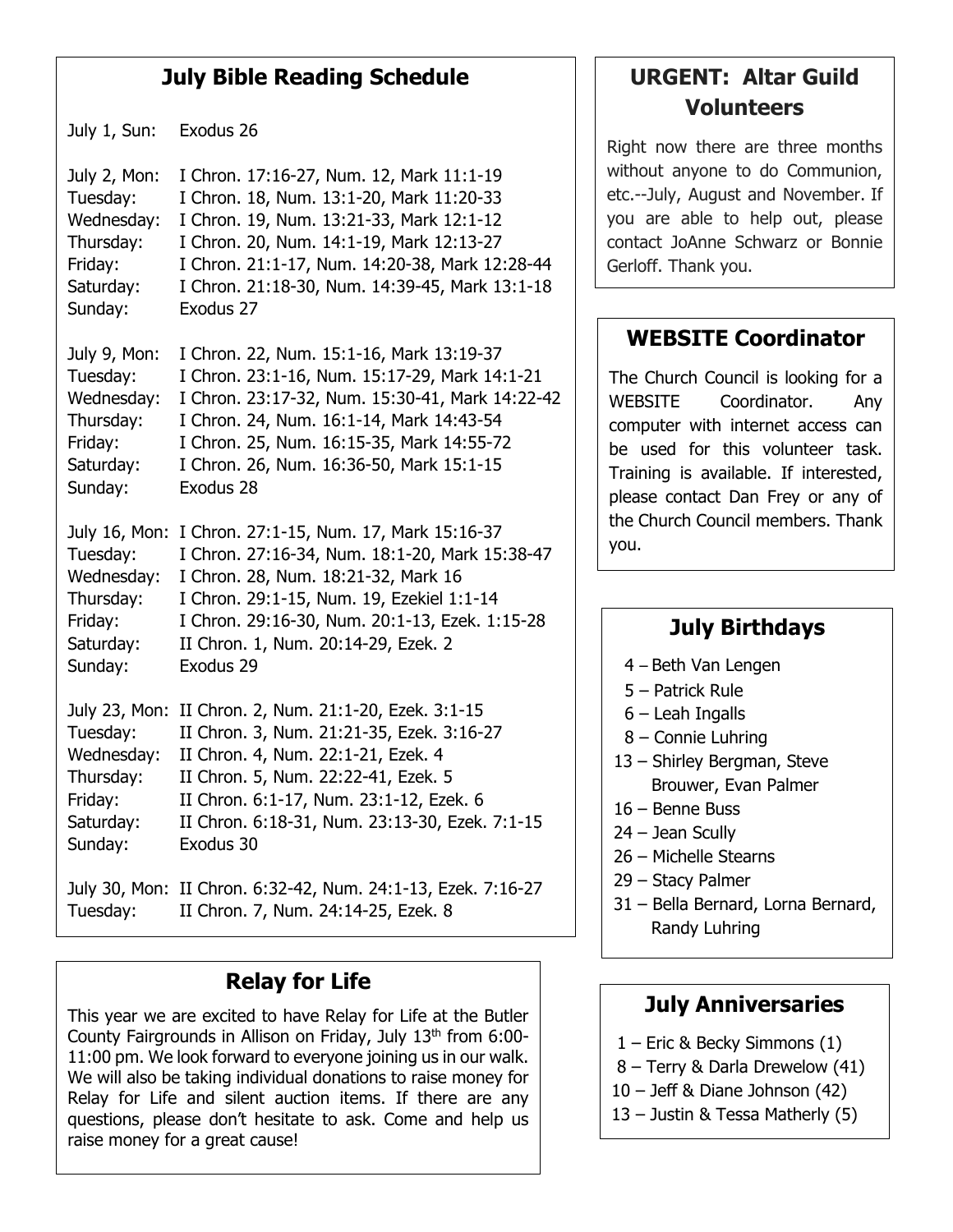### Worship Assistant Schedule for July--Worship Service 9:00 a.m.

|                          | July 1                        | July 8          | <b>July 15</b>        | July 22          | July 29         |  |  |  |  |
|--------------------------|-------------------------------|-----------------|-----------------------|------------------|-----------------|--|--|--|--|
| <b>USHERS</b>            | <b>Terry Drewelow</b>         |                 |                       |                  |                 |  |  |  |  |
| ORGANISTS/PIANISTS       | Janet Mennen/Sharleen Hubbard |                 |                       |                  |                 |  |  |  |  |
| <b>ALTAR GUILD</b>       |                               |                 |                       |                  |                 |  |  |  |  |
| <b>GREETERS</b>          | Dale & Jennifer               | Joyce Hoffman & | Jim & Eileen          | Terry & Janet    | Dave & Sharleen |  |  |  |  |
|                          | <b>Hansmann</b>               | Jean Scully     | Lupkes                | Mennen           | <b>Hubbard</b>  |  |  |  |  |
| <b>LECTORS</b>           | Pam Jacobson                  | Jim Schwarz     | Darla Drewelow        | Dave Hubbard     | Diane Buss      |  |  |  |  |
| <b>LITURGISTS</b>        | Dale Krohn                    | JoAnne Schwarz  | <b>Bonnie Gerloff</b> | Sharleen Hubbard |                 |  |  |  |  |
| <b>ACOLYTES</b>          | Ava Mann                      | Gavin Bernard   | Evan Palmer           | Corryn Mann      | Gavin Bernard   |  |  |  |  |
| <b>COMMUNION</b>         | Carol Chapman                 |                 | Carol Chapman         |                  |                 |  |  |  |  |
| <b>ASSISTANTS</b>        | Allen Redman                  |                 | Allen Redman          |                  |                 |  |  |  |  |
| <b>COFFEE FELLOWSHIP</b> |                               |                 |                       |                  |                 |  |  |  |  |
| <b>SOUND SYSTEM</b>      | Michelle Krohn/Stacy Palmer   |                 |                       |                  |                 |  |  |  |  |

#### June Summary of Attendance and Financial Contributions

|                                | <b>Attendance</b> | <b>Bene./Mission</b> | <b>Current</b> | <b>Building Maintenance</b> |  |  |
|--------------------------------|-------------------|----------------------|----------------|-----------------------------|--|--|
| Sunday, June 3                 | 52                | \$169.18             | \$2,442.83     | \$0.00                      |  |  |
| Sunday, June 10                | 63                | \$100.10             | \$1,711.20     | \$0.00                      |  |  |
| Sunday, June 17                | 61                | \$131.70             | \$1,640.55     | \$0.00                      |  |  |
| Sunday, June 24                | 60                | \$170.35             | \$2,159.19     | \$0.00                      |  |  |
| <b>January 1-June 24, 2018</b> |                   | \$3,924.55           | \$52,488.16    | \$0.00                      |  |  |

## **Showing We Care**

If you know of someone who might benefit from a homecooked meal(s) provided by members of our congregation – or – if you are able to help prepare a meal, please contact Janet (319-269-9674), Jenny (319-269-2578), or Sharleen (319-414-7409).

#### **Fellowship Following Worship**

Please see the sign-up sheet on the bulletin board to volunteer to make coffee and bring treats for fellowship following worship for a Sunday in July. Thank you.